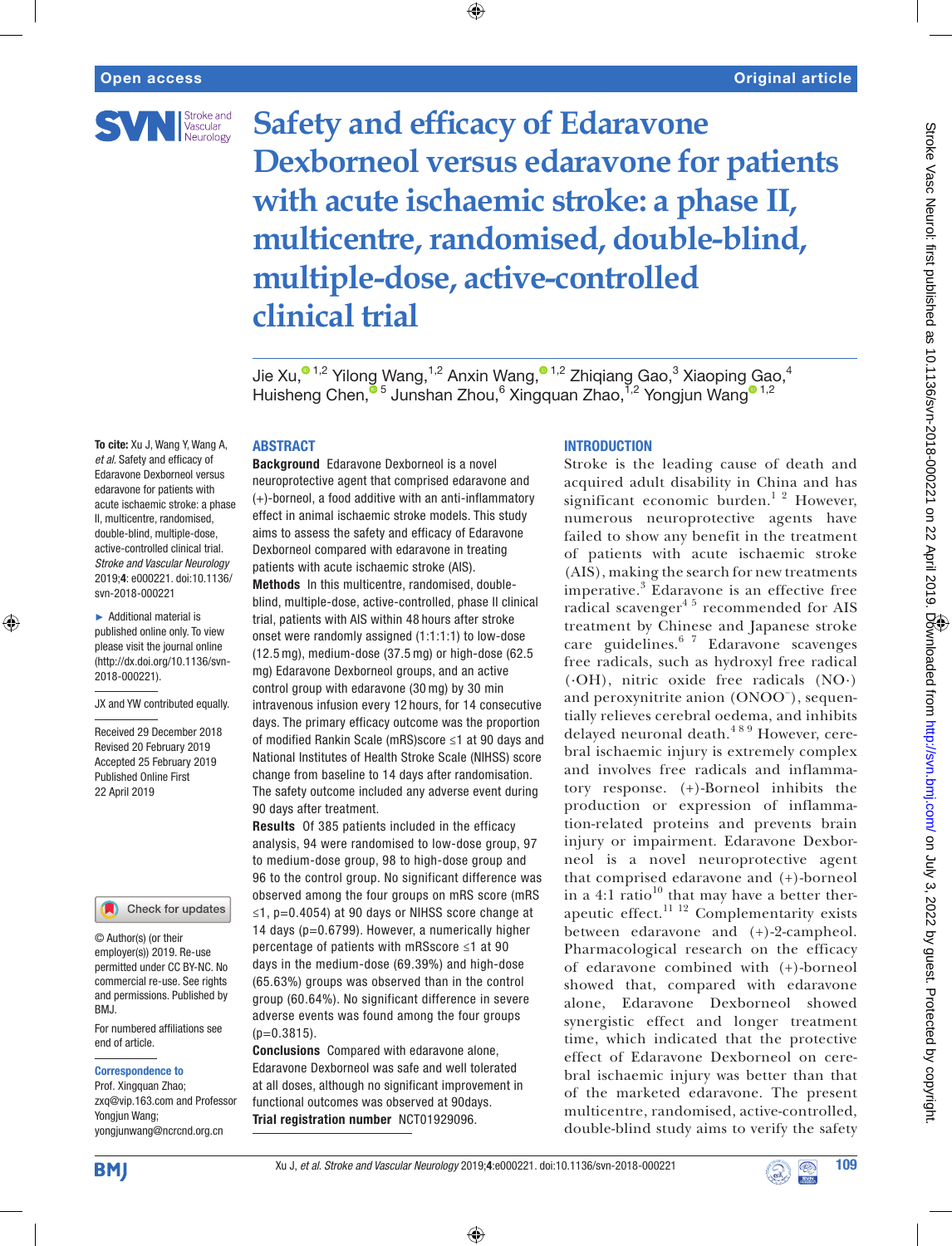## Open access

and efficacy of Edaravone Dexborneol in patients with AIS.

## **METHODS** Study design

# This was designed as a phase II, multicentre, randomised, double-blind, multiple-dose, active-controlled clinical trial conducted at 28 centres in China between May 2013 and February 2015. Patients were assigned to treatment after they had given informed consent.

### Patient selection

Patients who met the following inclusion criteria were eligible for enrolment: age 35–75 years, diagnosis of AIS, ability to start the study drug within 48hours after stroke onset, a National Institutes of Health Stroke Scale (NIHSS) score between 4 and 24, and a total score of upper and lower limbs ≥2 on motor deficits.

#### Study intervention

⊕

For this trial, 400 cases were planned to be randomised into four groups: control group (edaravone injection, 30mg/dose, once every 12hours, continued for 14 days), low-dose group (Edaravone Dexborneol injection, 12.5mg/dose [edaravone 10mg, (+)-borneol 2.5mg], one dose every 12hours, continued for 14 days), medium-dose group (Edaravone Dexborneol injection, 37.5mg/dose [edaravone 30mg, (+)-borneol 7.5mg], one dose every 12hours, continued for 14 days) and highdose group (Edaravone Dexborneol injection, 62.5mg/ dose [edaravone 50mg, (+)-borneol 12.5mg], one dose every 12hours, continued for 14 days). Randomisation was stratified according to the interval between the stroke onset and enrolment (≤24hours vs between 24hours and 48hours). The randomisation number was assigned by an automated randomisation system.

#### Efficacy outcome assessment

The primary efficacy outcome was defined as the proportion of modified Rankin Scale (mRS) score ≤1 at 90 days and NIHSS score change from baseline to 14 days after randomisation; the secondary efficacy outcomes included (1) NIHSS score ≤1 at 14, 30 and 90 days after randomisation; (2) Barthel Index  $\geq$ 95 at 14, 30 and 90 days after randomisation; (3) Montreal Cognitive Assessment score at 14, 30 and 90 days after randomisation; and (4) Stroke Impact Scale score at 90 days.

#### Safety outcome assessment

Data for safety assessment included adverse reactions observed during the trial and changes in laboratory data before and after treatment. Severe adverse events (SAEs) included disability, prolonged hospitalisation and death.

### Statistical analysis

Based on the principle of intention-to-treat analysis, all randomised patients were included in the safety analysis, and patients who had at least one valid assessment were included in the efficacy analysis. The last observation was used for patients who withdrew from the study and counted as lack of efficacy. Data for patients who withdrew because of safety or other reasons were included throughout the last visit and before the termination of the study. The baseline characteristics in four groups were compared. Proportions were used for categorical variables, and means with SD were used for continuous variables. Differences in efficacy and safety outcomes among four groups were analysed. Continuous data were analysed by analysis of variance or Kruskal-Wallis test, and categorical data examined by  $\chi^2$  test or Fisher's exact test. All tests were two-sided, and a p value of 0.05 was considered statistically significant. All statistical analyses were performed using SAS V.9.2 software.

### **RESULTS**

### Baseline characteristics

The trial enrolled 400 patients: 98 in the control group, 102 in the low-dose group, 101 in the medium-dose group and 99 in the high-dose group. All received the treatment for the first time and included in the safety analysis. Fifteen patients lost to follow-up before the first assessment were excluded in the efficacy analysis. Of the remaining 385 patients, 303 completed the study according to the protocol (figure 1). Baseline demographic and clinical characteristics were well matched among the four groups analysed based on the efficacy data (table 1).

#### Safety analysis

The incidence of adverse reactions was 6.12%, 8.82%, 10.89% and 14.14% in the control, low-dose, medium-dose and high-dose groups, respectively. The details of adverse reactions are listed in online supplementary table 1. The severe adverse reactions leading to withdrawal were observed in 3 (3.06%), 2 (1.96%), 3 (2.97%) and 4 (4.04%) patients in the control, low-dose, medium-dose and high-dose groups, respectively. The major adverse reactions included pruritus, skin rash, acute liver injury and kidney injury. SAEs were observed in 10 (10.20%), 4 (3.92%), 6 (5.94%) and 7 (7.07%) patients in the control, low-dose, medium-dose and high-dose groups, respectively, and no significant difference was found (p=0.3815). Among a total of 29 SAEs, 2 events (severe liver and kidney damage) were related to Edaravone Dexborneol, both of which happened in one patient in the high-dose group. However, recovery was achieved after the treatment. Two patients in the edaravone control group and 0 patient in the Edaravone Dexborneol group died. These two deaths in the edaravone control group were considered as unrelated to the treatment, and the causes of death were worsening of stroke and septicaemia.

### Efficacy outcomes

⊕

The incidence of primary efficacy outcome (mRS scores of ≤1 after treatment at 90 days) in the control, low-dose, medium-dose and high-dose groups was 60.64%, 58.76%, 69.39% and 65.63%, respectively. No significant difference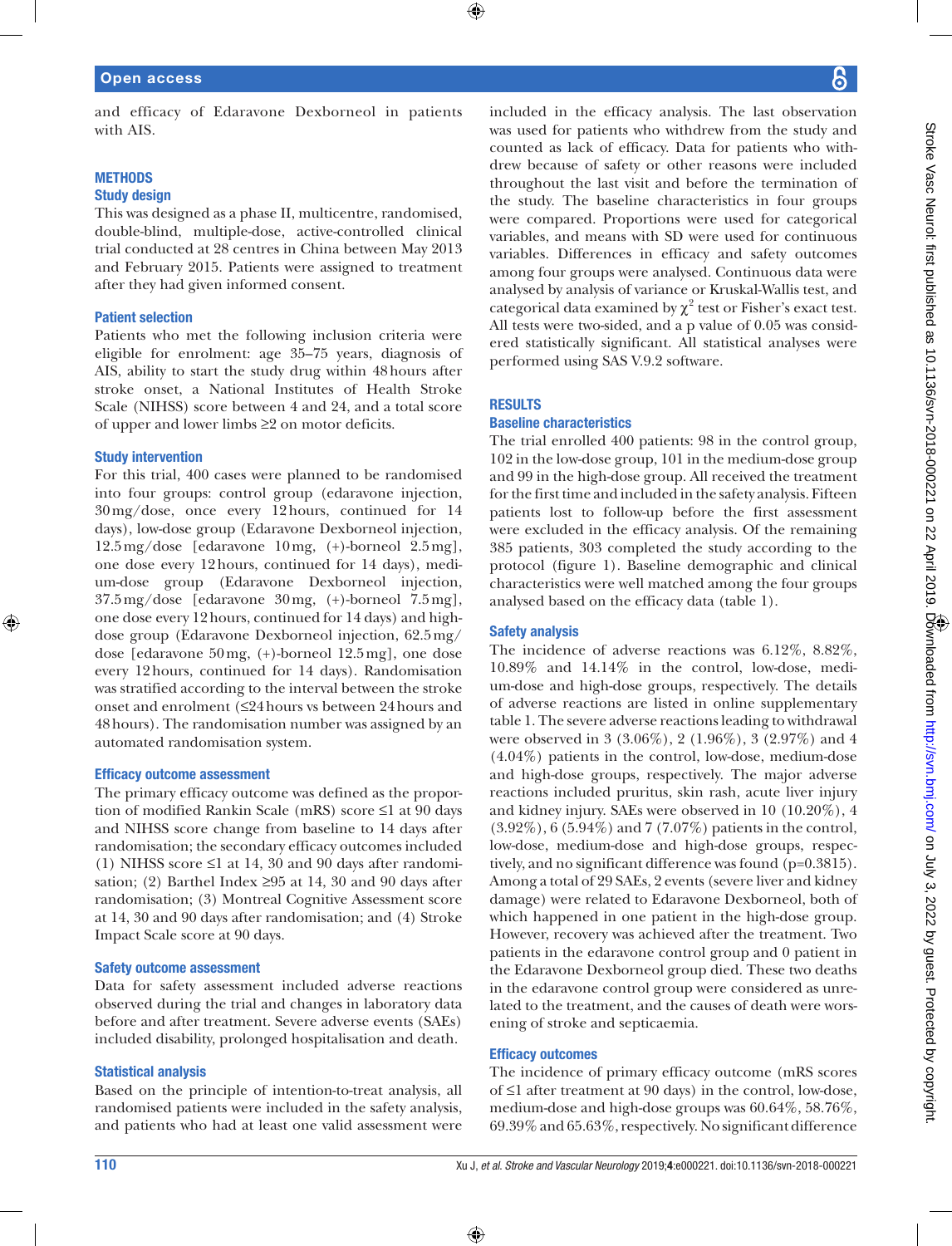⊕



⊕

Figure 1 Flow chart of the clinical trial.

was observed (p=0.4054). However, the proportion of mRS score of ≤1 in medium-dose and high-dose groups had possible higher trend than in the control group (69.39% and 65.63% vs 60.64%; figure 2A). Moreover, no significant difference was seen among the four groups in terms of NIHSS score changes from baseline to 14 days after treatment (p=0.6799; figure 2B). The secondary efficacy outcomes in this trial are summarised in table 2. There were no significant differences among the four groups in terms of these secondary efficacy outcomes.

## **DISCUSSION**

⊕

In this phase II, multicentre, randomised, double-blind, multiple-dose, active-controlled clinical trial, Edaravone Dexborneol at different doses was compared with edaravone alone for efficacy and safety. Our result showed that, compared with edaravone alone, Edaravone Dexborneol was safe and well tolerated at all doses, although no significant improvement in functional outcomes was observed.

Neuroprotective drugs might extend the therapeutic time window after stroke for thrombolysis or thrombectomy therapy by delaying cell death and blocking reperfusion injury. Edaravone Dexborneol could provide as a new and effective treatment of stroke in the future.<sup>13</sup> After onset of ischaemic stroke, several risk factors were associated with the damage process of neurons under ischaemia: energy failure, free radicals production, formation of neurotoxin, inflammatory responses and apoptosis.<sup>14</sup> Although vascular recanalisation could effectively salvage reversible ischaemic tissue, $15$  the risk of reperfusion injury was high. Edaravone could limit vascular endothelial cell injury, brain oedema,16 17 tissue injury18 and delayed neuronal death, and consequently reduced neurological deficits.19 Additionally, as seen on sequential magnetic resonance spectroscopy, preservation of N-acetyl-aspartate, a neuron-specific amino acid, in the ischaemic brain of edaravone-treated patients has been reported.<sup>20</sup> Edaravone Dexborneol is a novel neuroprotective agent indicated for AIS.10 It is a compound preparation comprising edaravone and (+)-borneol in a 4:1 ratio. The natural borneol consists of over 96% borneol that could inhibit the production or expression of inflammation-related proteins such as tumour necrosis factor-α (TNF-α), interleukin-1β, cyclo-oxygenase-2 and induced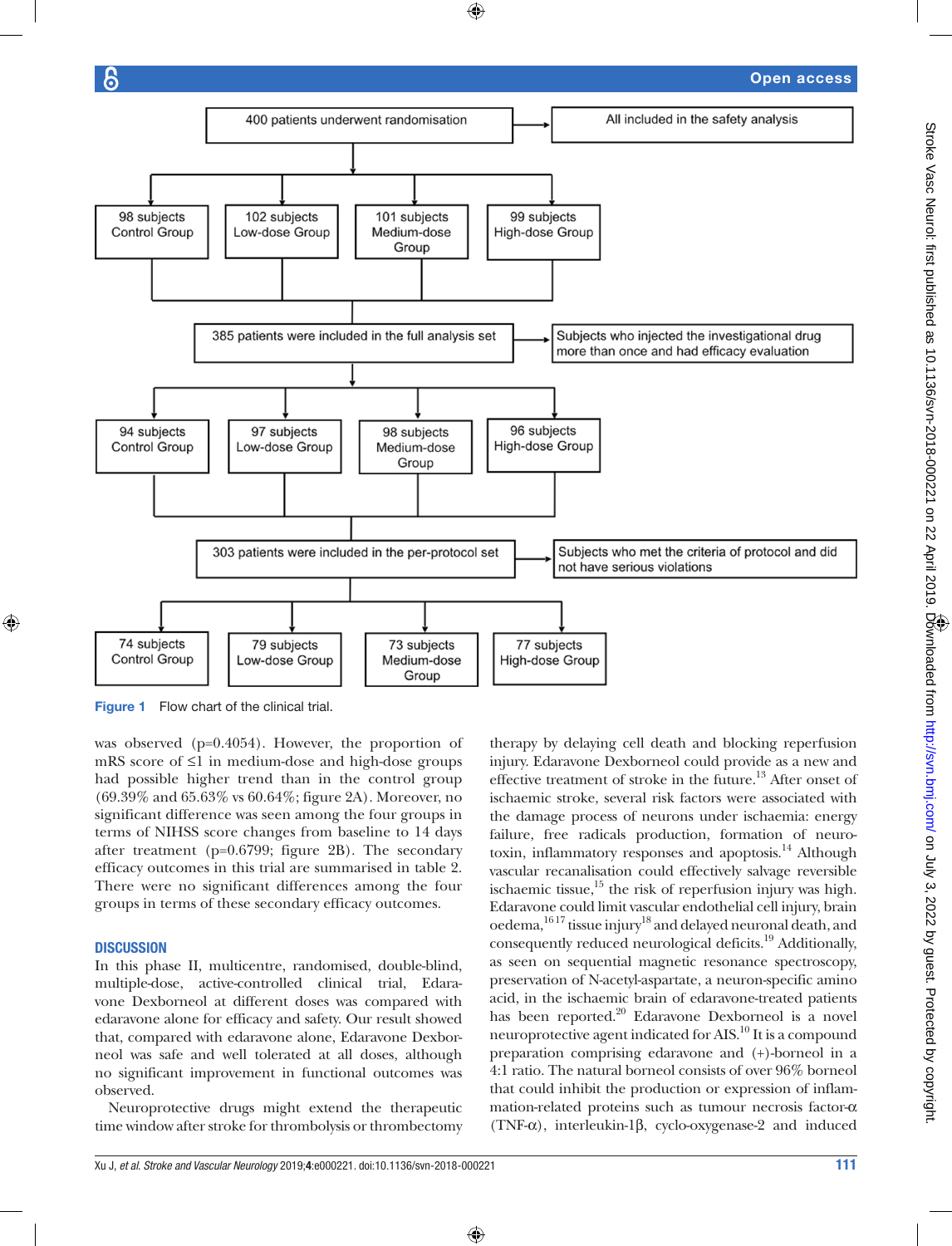| Table 1 Baseline characteristics (FAS) |                  |                   |                    |                  |         |  |  |  |  |
|----------------------------------------|------------------|-------------------|--------------------|------------------|---------|--|--|--|--|
| <b>Characteristics</b>                 | <b>Control</b>   | Low-dose          | Medium-dose        | High-dose        | P value |  |  |  |  |
| n                                      | 94               | 97                | 98                 | 96               |         |  |  |  |  |
| Age (years)                            | $59.71 \pm 8.33$ | 58.13±8.46        | 59.11±8.95         | 59.55±9.53       | 0.6020  |  |  |  |  |
| ≤65, n $(%$                            | 67 (71.28)       | 75 (77.32)        | 75 (76.53)         | 68 (70.83)       | 0.6264  |  |  |  |  |
| $>65$ , n $(\%)$                       | 29 (28.72)       | 22 (22.68)        | 23 (23.47)         | 28 (29.17)       |         |  |  |  |  |
| Gender, n (%)                          |                  |                   |                    |                  |         |  |  |  |  |
| Male                                   | 65 (69.15)       | 67 (69.07)        | 65 (66.33)         | 64 (66.67)       | 0.9606  |  |  |  |  |
| Female                                 | 29 (30.85)       | 30 (30.93)        | 33 (33.67)         | 32 (33.33)       |         |  |  |  |  |
| Weight (kg)                            |                  |                   |                    |                  |         |  |  |  |  |
| Male                                   | 71.95±10.33      | 72.13±10.25       | 74.45±9.77         | 72.80±10.51      | 0.4892  |  |  |  |  |
| Female                                 | $62.50 \pm 7.99$ | 64.53±9.82        | 61.48±11.81        | $60.69 + 9.36$   | 0.4591  |  |  |  |  |
| Height (cm)                            |                  |                   |                    |                  |         |  |  |  |  |
| Male                                   | 169.70±5.10      | $170.33 \pm 5.42$ | 171.00±5.24        | 170.94±4.28      | 0.4246  |  |  |  |  |
| Female                                 | 158.69±3.70      | 159.60±4.75       | 158.79±4.46        | 158.09±5.21      | 0.6397  |  |  |  |  |
| BMI ( $\text{kg/m}^2$ )                |                  |                   |                    |                  |         |  |  |  |  |
| Male                                   | $25.00 \pm 3.22$ | $24.82 \pm 3.15$  | 25.44±3.02         | 24.88±3.18       | 0.6763  |  |  |  |  |
| Female                                 | $24.81 \pm 3.07$ | $25.31 \pm 3.56$  | 24.38±4.73         | $24.22 \pm 3.12$ | 0.6578  |  |  |  |  |
| Temperature (°C)                       | $36.48 \pm 0.31$ | 36.46±0.27        | 36.47±0.32         | $36.50 \pm 0.32$ | 0.8285  |  |  |  |  |
| Breath (breaths per minute)            | $18.32 \pm 1.57$ | $18.13 \pm 1.74$  | $18.34 \pm 1.51$   | $18.75 \pm 5.05$ | 0.4913  |  |  |  |  |
| HR (beats per minute)                  | 74.82±9.51       | 72.59±10.14       | 75.92±12.46        | 74.22±10.21      | 0.1707  |  |  |  |  |
| SBP (mm Hg)                            | 150.91±20.93     | 150.61±24.83      | $148.91 \pm 19.18$ | 149.46±19.59     | 0.8891  |  |  |  |  |
| DBP (mm Hg)                            | 88.53±12.26      | 88.70±13.11       | 88.43±11.75        | 88.55±12.84      | 0.9987  |  |  |  |  |
| Stroke history, n (%)                  | 25 (26.60)       | 24 (24.74)        | 25 (25.51)         | 27 (28.13)       | 0.9560  |  |  |  |  |
| Family stroke history, n (%)           | 9(9.57)          | 7(7.22)           | 14 (14.29)         | 11 (11.46)       | 0.6241  |  |  |  |  |
| Hypertension, n (%)                    | 57 (60.64)       | 64 (65.98)        | 78 (79.59)         | 65 (67.71)       | 0.0315  |  |  |  |  |
| Hyperlipidaemia, n (%)                 | 4(4.26)          | 11(11.34)         | 11 (11.22)         | 8(8.33)          | 0.4435  |  |  |  |  |
| Diabetes, n (%)                        | 21 (22.34)       | 26 (26.80)        | 28 (28.57)         | 24 (25.00)       | 0.7887  |  |  |  |  |
| Cardiac disease, n (%)                 | 16 (17.02)       | 14 (14.43)        | 19 (19.39)         | 19 (19.79)       | 0.7315  |  |  |  |  |
| Smoking, n (%)                         | 43 (45.74)       | 47 (48.45)        | 44 (44.90)         | 41 (42.71)       | 0.8842  |  |  |  |  |
| Heavy alcohol consumption, n (%)       | 6(6.38)          | 10 (10.31)        | 8(8.16)            | 7(7.29)          | 0.7981  |  |  |  |  |
| Obesity, n (%)                         | 42 (45.16)       | 45 (46.39)        | 47 (47.96)         | 42 (43.75)       | 0.9449  |  |  |  |  |
| Other comorbidities, n (%)             | 86 (91.49)       | 92 (93.81)        | 95 (96.94)         | 90 (93.75)       | 0.4396  |  |  |  |  |
| NIHSS score at baseline                | $7.01 \pm 3.41$  | $7.23 \pm 3.12$   | $6.99 \pm 3.31$    | $6.75 \pm 2.85$  | 0.6723  |  |  |  |  |
| mRS before onset, n (%)                |                  |                   |                    |                  |         |  |  |  |  |
| $\mathsf 0$                            | 81 (86.17)       | 87 (89.69)        | 91 (92.86)         | 86 (89.58)       | 0.5135  |  |  |  |  |
| $\mathbf{1}$                           | 13 (13.83)       | 10 (10.31)        | 7(7.14)            | 10 (10.42)       |         |  |  |  |  |
| Time since stroke onset (hours)        | 27.57±11.75      | 29.08±12.16       | 27.50±12.11        | 28.05±12.37      | 0.7595  |  |  |  |  |

 $\bigoplus$ 

BMI, body mass index; DBP, diastolic blood pressure; HR, heart rhythm; mRS, modified Rankin Scale; NIHSS, National Institutes of Health Stroke Scale; SBP, systolic blood pressure.

⊕

nitric oxide synthase (iNOS), and prevent brain injury or impairment.<sup>11</sup> Borneol has been widely used to treat cerebrovascular disease, but is rarely used alone.<sup>21</sup>

In this trial, the major adverse reactions included pruritus, skin rash, acute liver injury and kidney injury. The adverse reactions of Edaravone Dexborneol seemed to show a dose-dependent relationship. It is worth noting that, among a total of 29 SAEs, 2 events (severe liver and kidney damage) were related to Edaravone Dexborneol, both of which happened in one patient in the high-dose group. The underlying pharmacological mechanisms remained unclear. In consideration of safety, high-dose Edaravone Dexborneol should not be recommended for further clinical investigation.

Although no significant difference was found among the four groups in the primary efficacy outcome,

⊕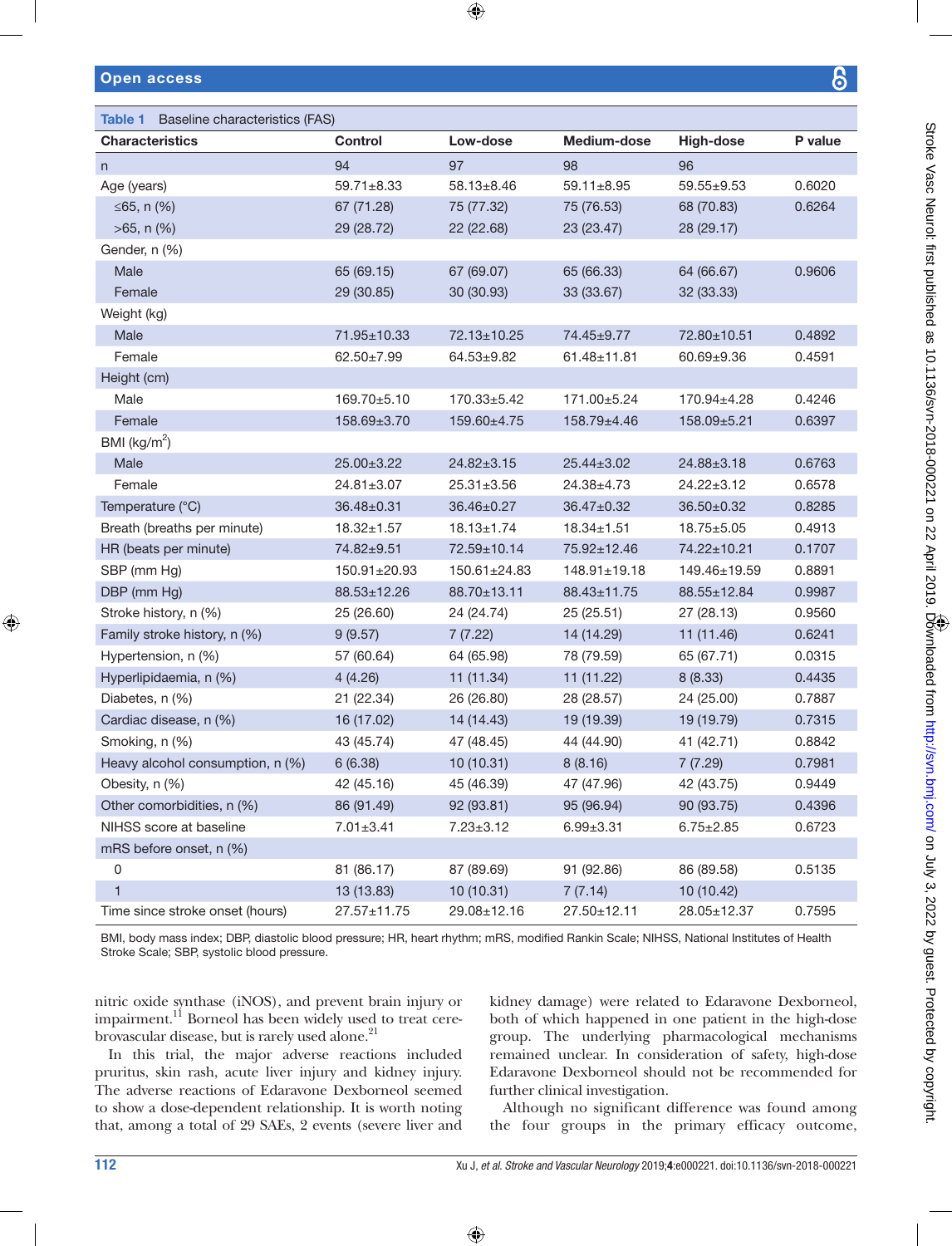$\bigoplus$ 





proportions of the patients with mRS score of ≤1 at 90 days in the group treated with medium-dose (69.39%) or high-dose (65.63%) Edaravone Dexborneol were higher than in the group treated with edaravone (60.64%), and we found the efficacy of the medium-dose Edaravone Dexborneol was likely to be even better than the high-dose one. In combination with efficacy and safety data, a phase III clinical trial with the medium-dose edaravone group, with a dose of 37.5mg/time (edaravone 30mg, (+)-borneol 7.5mg) is suggested.

6

⊕

Edaravone Dexborneol can improve acute brain injury considerably in animal models of focal cerebral ischaemia (reperfused or permanent) and whole cerebral ischaemia reperfusion.<sup>22</sup> No drug interaction in vivo between edaravone and (+)-borneol was observed from the preclinical pharmacokinetic study, including absorption, distribution, metabolism and excretion. Edaravone and (+)-borneol rapidly distributed in most tissues and excreted mainly from urine and bile in a conjunction form. Edaravone, (+)-borneol and Edaravone Dexborneol were not inhibitors or inducers of major CYP (Cytochrome P450 proteins) enzymes (online supplementary table 2). The risk of genetic and reproductive toxicity was not observed in the preclinical studies (online supplementary tables 3 and 4). The pathophysiological mechanism of cerebral ischaemic injury is complex, involving factors such as excitatory amino acids, calcium overload, free radicals, inflammatory response and apoptosis.<sup>18</sup> Pharmacological intervention alone cannot affect this complex process effectively.<sup>9</sup> Studies that engage multiple targets to improve ischaemic injury are ongoing. $23-25$  In theory, using two different agents to target different steps of ischaemic injury is likely superior to a single agent in preventing ischaemia.<sup>26</sup>

Edaravone Dexborneol enhanced inhibition of iNOS and TNF-α expression and lower level of ONOO− in the ischaemic brain. It could contribute to the synergetic effect of edaravone and borneol in combination. However, this study has several limitations. First, since the study is a phase II study and the sample is small, we cannot make further explorations on the effect of Edaravone Dexborneol on each TOAST (Trial of Org 10 172 in Acute Stroke Treatment) type with stratification analysis, which will be done in the phase III study. Second,

| Secondary efficacy outcomes among the four groups<br>Table 2 |                  |                  |                      |                         |                       |         |  |  |  |  |
|--------------------------------------------------------------|------------------|------------------|----------------------|-------------------------|-----------------------|---------|--|--|--|--|
| <b>Variables</b>                                             | Time (days) n=94 | <b>Control</b>   | Low-dose<br>$n = 97$ | Medium-dose<br>$n = 98$ | High-dose<br>$n = 96$ | P value |  |  |  |  |
| NIHSS score $\leq 1$ ,<br>$n (\%)$                           | 14               | 27 (28.72)       | 20(20.62)            | 20(20.41)               | 21 (21.88)            | 0.4975  |  |  |  |  |
|                                                              | 30               | 32(35.16)        | 35 (36.46)           | 36 (38.30)              | 37 (38.95)            | 0.9505  |  |  |  |  |
|                                                              | 90               | 49 (54.44)       | 49 (51.04)           | 51 (54.26)              | 54 (58.06)            | 0.8180  |  |  |  |  |
| BI score $\geq 95$ . n<br>(% )                               | 14               | 40 (42.55)       | 43 (44.79)           | 41 (42.27)              | 44 (45.83)            | 0.9514  |  |  |  |  |
|                                                              | 30               | 50 (54.35)       | 48 (50.00)           | 56 (59.57)              | 58 (61.05)            | 0.3994  |  |  |  |  |
|                                                              | 90               | 66 (71.74)       | 61 (63.54)           | 68 (71.58)              | 63 (67.02)            | 0.5672  |  |  |  |  |
| MoCA,<br>$mean \pm SD$                                       | 14               | $21.29 + 6.46$   | $20.54 \pm 6.35$     | $22.07 + 6.36$          | $20.69 \pm 7.20$      | 0.3325  |  |  |  |  |
|                                                              | 30               | $23.31 \pm 5.75$ | $22.52 \pm 6.35$     | $23.00+6.34$            | $22.56 \pm 6.80$      | 0.8773  |  |  |  |  |
|                                                              | 90               | $23.99 \pm 5.68$ | $23.67 + 5.37$       | $23.53 \pm 6.84$        | $22.56 \pm 6.80$      | 0.7897  |  |  |  |  |
| SIS, mean±SD                                                 | 90               | 635.48±141.91    | 618.50±152.51        | 637.52±143.67           | 623.68±159.71         | 0.8230  |  |  |  |  |

BI, Barthel Index; MoCA, Montreal Cognitive Assessment; NIHSS, National Institutes of Health Stroke Scale; SIS, Stroke Impact Scale.

Xu J, *et al*. *Stroke and Vascular Neurology* 2019;4:e000221. doi:10.1136/svn-2018-000221 113